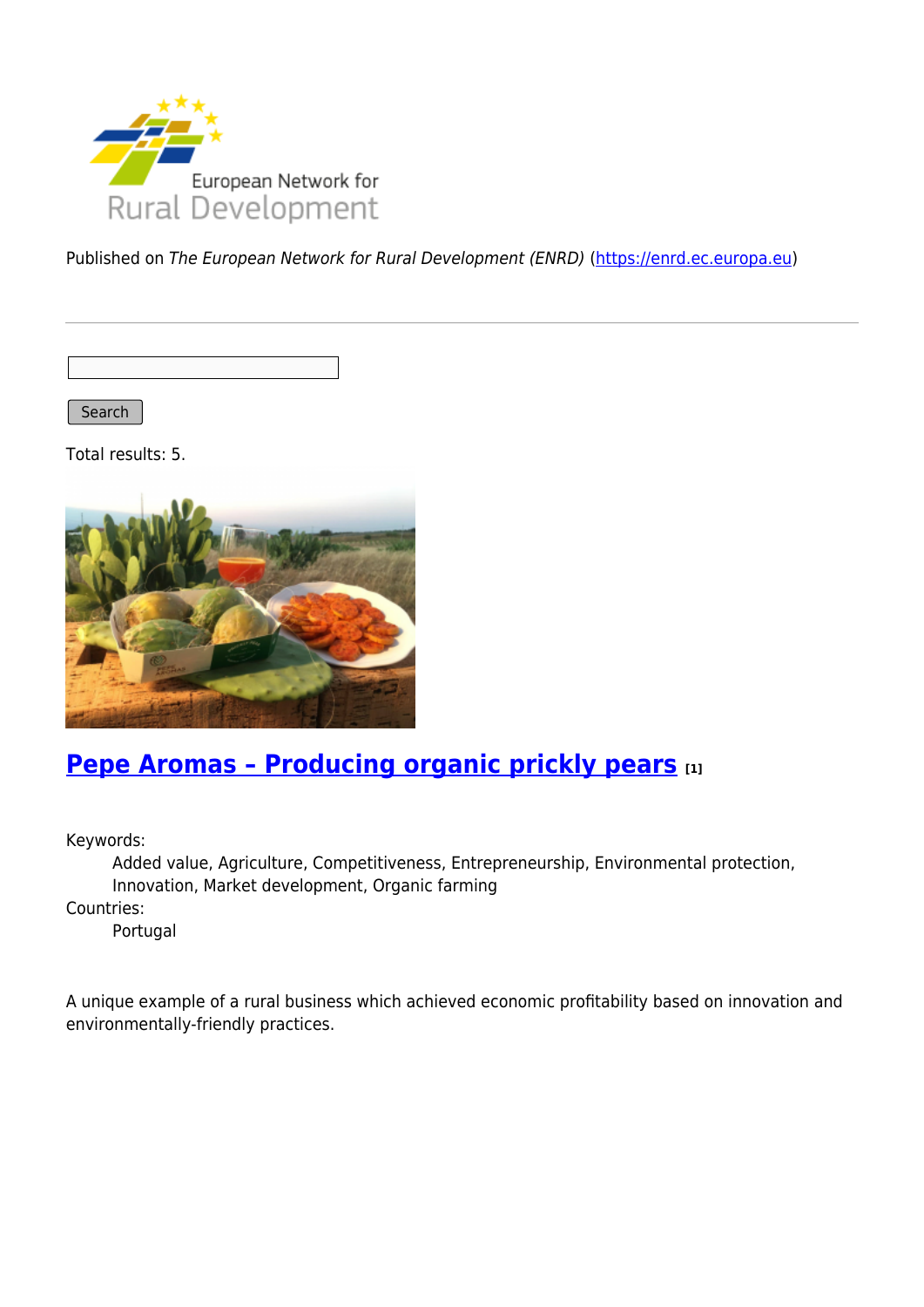

# **[Innovative asparagus production in Portugal](https://enrd.ec.europa.eu/projects-practice/innovative-asparagus-production-portugal_en) [2]**

Keywords:

Agriculture, Competitiveness, Energy efficiency, Entrepreneurship, Farm restructuring/modernisation, Rural SMEs, Young farmers

Countries:

Portugal

An agricultural company used EAFRD funding to strengthen its production of green asparagus and increase its share of the national and European market.



# **[La Tournerie - 11 young agronomists starting up together in](https://enrd.ec.europa.eu/projects-practice/la-tournerie-11-young-agronomists-starting-together-agriculture_en) [agriculture](https://enrd.ec.europa.eu/projects-practice/la-tournerie-11-young-agronomists-starting-together-agriculture_en) [3]**

Keywords:

Agriculture, Animal husbandry, Competitiveness, Job creation, Organic farming, Young farmers Countries:

France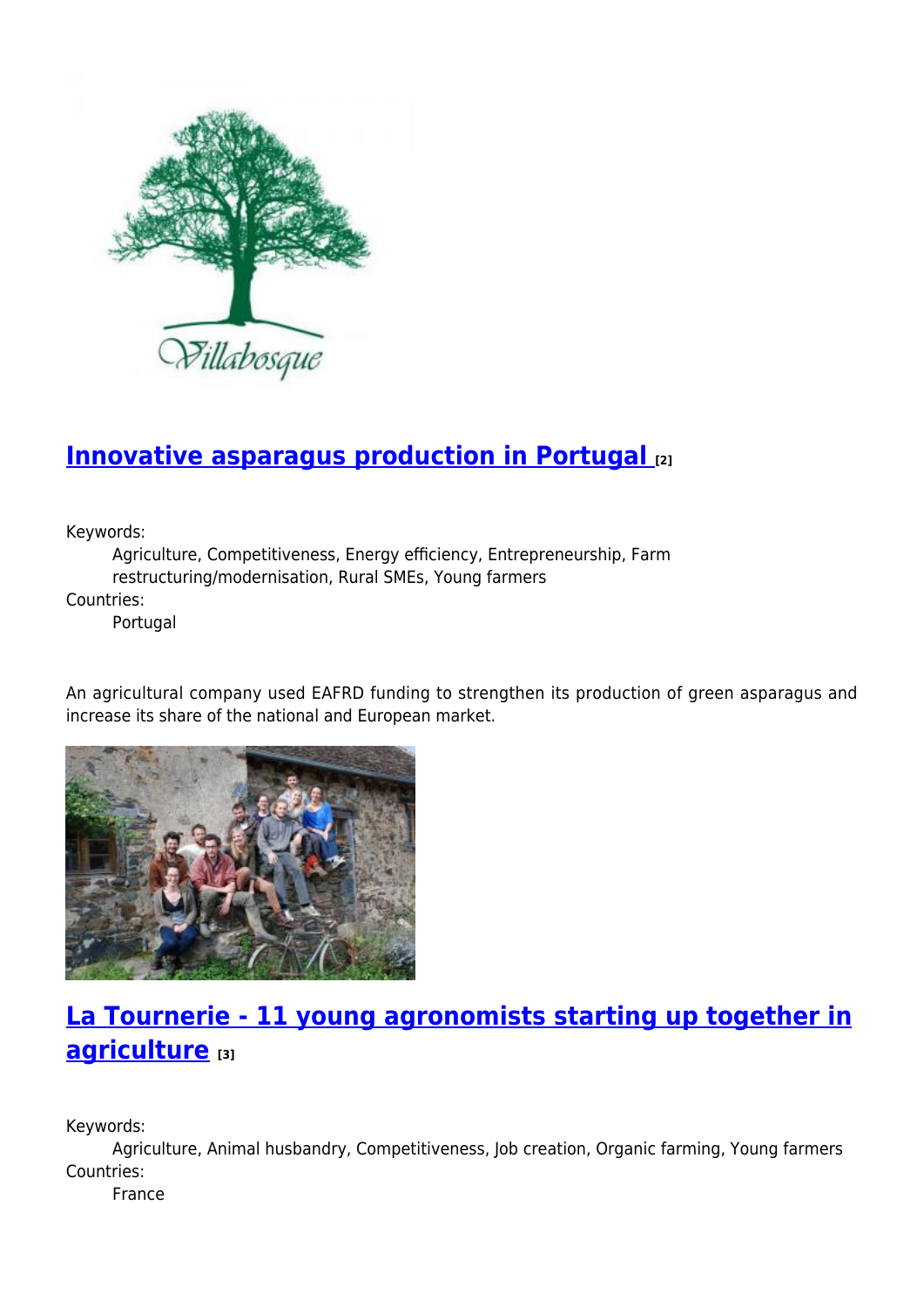A group of young agronomists combined RDP support with innovative financial solutions like crowdfunding to develop a self-sufficient farm growing local, quality organic products.



### **[Young farmer start-up in French Guyana](https://enrd.ec.europa.eu/projects-practice/young-farmer-start-french-guyana_en) [4]**

Keywords: Agriculture, Job creation, Women, Young farmers Countries:

France

A young female farmer used RDP support to develop a farm business that would provide her with sufficient income in order to become a full time farmer.



# **[Fighting against soil erosion in Mayotte \(LESELAM\)](https://enrd.ec.europa.eu/projects-practice/fighting-against-soil-erosion-mayotte-leselam_en) [5]**

Keywords: Agriculture, Cooperation, Soil management Countries: France

A cooperation project brought together local farmers, inhabitants and public services managers to jointly define and promote soil preservation technics adapted to the local environment.